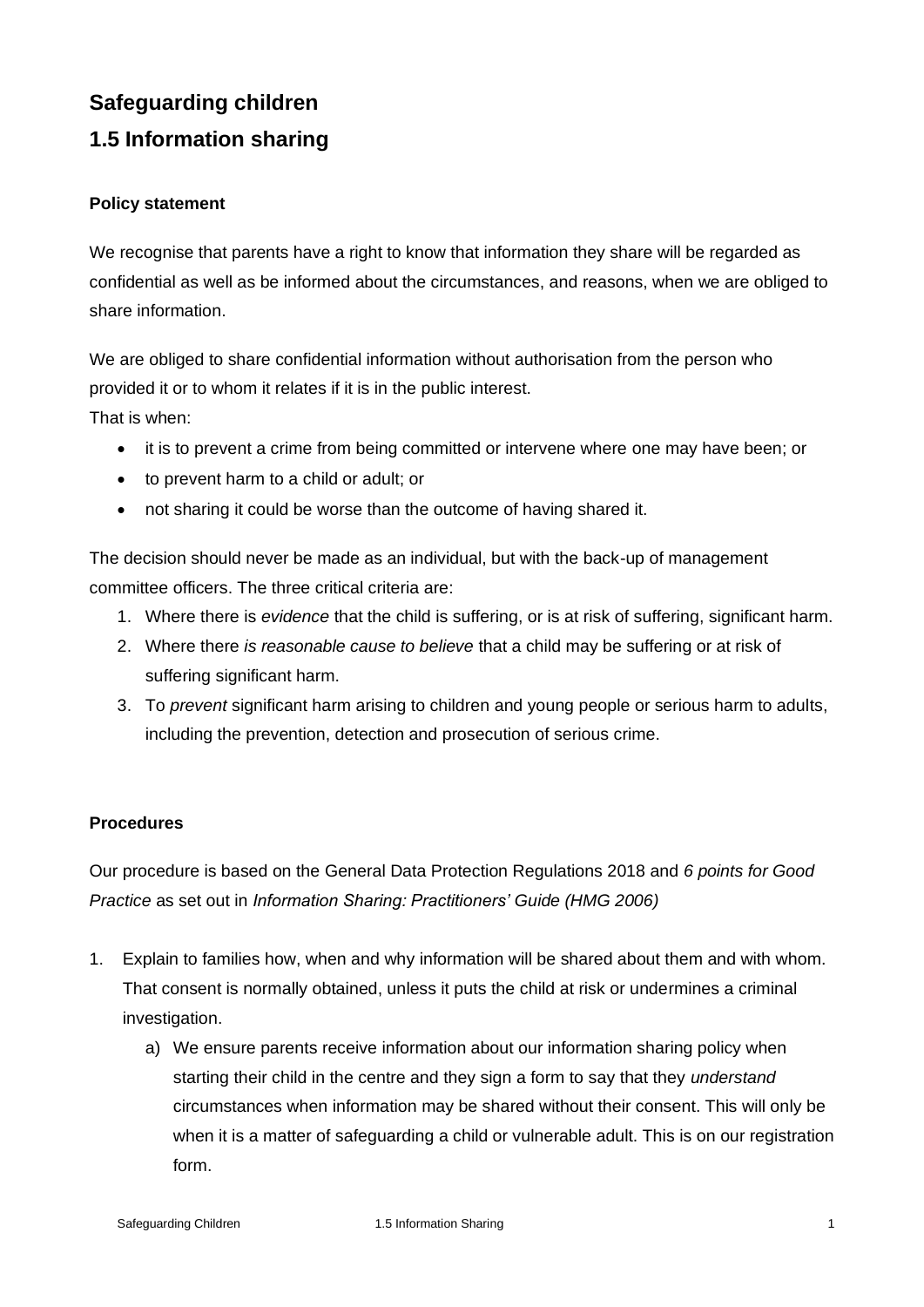- b) We ensure parents have information about our Safeguarding Children and Child Protection policy.
- c) We ensure parents have information about the circumstances when information will be shared with external agencies for example with regard to any special needs the child may have or transition to school.
- 2. Consider the safety and welfare of the child when making a decision about sharing information – if there are concerns regarding 'significant harm' the child's well being and safety is paramount.
	- a) We record concerns and discuss these with the setting's *designated person* and/or *designated officer* from the management committee for child protection matters. Record decisions made and the reasons why information will be shared and to whom.
	- b) We follow the procedures for reporting concerns and record keeping.
- 3. Respect the wishes of children and parents not to consent to share confidential information. However, in the interests of the child, we are able to judge when it is reasonable to override their wish.
	- a) Guidelines for consent are part of this procedure.
	- b) Managers are conversant with this and are able to advise staff accordingly.
- 4. Seek advice when there are doubts about possible significant harm to a child or others.
	- a) Managers contact children's social care for advice where they have doubts or are unsure.
- 5. Information shared should be accurate and up-to-date, necessary for the purpose it is being shared for and shared only with those who need to know and shared securely.
	- a) Our Safeguarding Children and Child Protection procedure and record keeping procedures set out how and where information should be recorded and what information should be shared with another agency when making a referral.
- 6. Reasons for decisions to share information, or not, are recorded.
	- a) Provision for this is set out in our record keeping procedure

## *Consent*

Parents have a right to be informed that their consent to share information will be sought in most cases, as well as the kinds of circumstances when their consent may not be sought, or their refusal to give consent overridden.

Our policies and procedures set out our responsibility regarding gaining consent to share